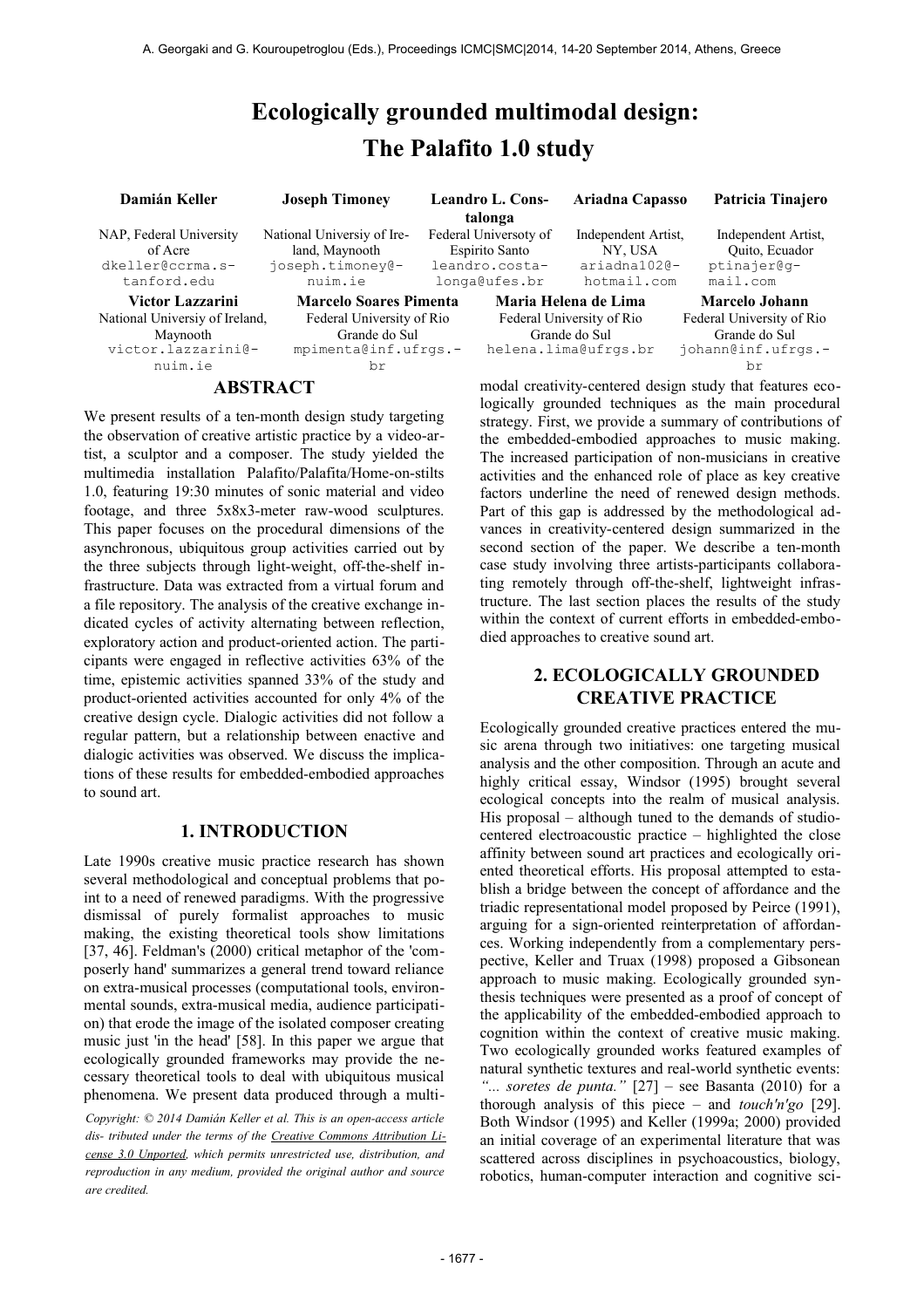ence. These research efforts fostered a surge of ecologically oriented artistic and theoretical developments during the following decade.

Windsor's (1995) and Keller's (1999a; 2000) works had two different objectives. Windsor's objective was to produce perceptually based analytical tools that could provide groundings for descriptive theories of musical phenomena. Keller strived for a creative practice supported by perceptually sound methods and theories. While one was interested in the study of compositional results that were not contemplated by the extant musical theories, the other searched for compositional techniques that could deal with musical phenomena encompassing mundane experiences with sound. Their results were convergent. They concluded that embodied-embedded approaches to music would need to tackle: (1) everyday sonic experiences forming the basis of musical experiences; (2) socially embedded musical phenomena, as opposed to autonomous, self-referential 'sound objects'; (3) sound events, as highlevel units resulting from interactions between agents and objects; (3) affordances, or the opportunities and constraints that arise from processes of mutual adaptation between agents and objects.

Despite their convergent conclusions, Keller's and Windsor's theoretical efforts faced the same brick wall encountered by the embedded-embodied approach to general cognition. It was already clear that musical phenomena were socially grounded, but ecological psychology did not provide conceptual tools to handle processes that depended on off-line knowledge and socially based meaning. Keller (2000) resorted to the soundscape concept of referentiality [54], but soon moved toward a more specific version of individual experience adopting the notion of a personal environment or personal sense [34]. Windsor (1995) employed semiotics. The semiotic view, rooted in the tradition of disembodied linguistic studies, suggests that experiences can be reduced to syntactical abstract relationships detached from everyday experience. As Windsor commented at the time, the semiotic perspective holds that meaning is determined by a system of dual relationships encompassing signifiers and signifieds, as opposed to message decodification or actual experiences in the world. Since meaning demands a constant process of translation between experiences and cultural codes, material objects and environmental events become just signs which stand for something else. Ecologically grounded criticisms have been targeted at this kind of representationalist perspective [9, 10, 55, 57]. In Gibson's (1979:253) own words, "knowledge of the world cannot be explained by supposing that knowledge of the world already exists." If natural affordances are the result of mutual adaptations between agents and objects, the proposition that signs provide an intermediate layer between agents and objects is difficult to support. This is the key difference between the ecocompositional theoretical framework and the semiotic perspectives. In the former, agent-object interactions provide the necessary grounding for sonic affordances. Contrastingly, semiotics-based approaches resort to signs as the basic mechanisms for sonic meaning formation.

After Windsor's and Keller's initial proposals, several artists embraced embedded-embodied cognition as a conceptual and methodological basis for their creative practice. Matthew Burtner (2005; 2011) realized a number of compositional experiences involving field recordings and interactive techniques. As a reference to early perceptual research, he labeled his work 'ecoacoustics.' Agostino Di Scipio (2002) expanded the palette of synthesis techniques by applying iterated functions to produce natural textures. His compositional work *Audible Ecosystemics* [17] featured the use of space as a key parameter for realtime creative practices. Natasha Barrett (2000) and Tim Opie proposed techniques for gathering acoustic field data produced by animals and physical agents [49]. Barrett's compositional work included the use and implementation of spatialization techniques based on ambisonics. Davis (2008) and Basanta (2010) adopted ecologically oriented approaches to increase the participatory appeal of their sonic installations. And Nance (2007) and Lockhart introduced ecologically grounded practices into the realm of instrumental composition [45].

A common denominator of embedded-embodied musical creative practices is the close integration of sound processes shaped after natural phenomena with perceptual and/or social factors wrought by everyday experience. The ecocompositional paradigm that has emerged from the multiple creative projects realized since 1997 encompasses two strategies: (1) the construction of a theoretical framework for creative practices supported by embeddedembodied cognitive mechanisms [28, 30, 32, 34, 35]; and (2) the concurrent development of design techniques coherent with this theoretical scaffolding, featuring participation and emergence as the two central creative driving forces [22, 33, 38, 44, 47, 51]. The study described in the second part of this paper deals with the former set of issues, highlighting the social dynamics of the procedural dimension within ecocompositional practice.

As Windsor stated in 1995, prescriptive musical theories such as Schaeffer's (1977) and Boulez's (1986) will eventually be replaced by descriptive and predictive theoretical endeavors. Ecologically grounded musical analysis falls into the first category and sonic ecocomposition fills the second gap. Although these approaches do not make aesthetic assumptions or impose creative restrictions, they can be characterized in simple terms. As suggested by Keller (1999a), ecologically valid sound is a by-product of situated social activity: its ecological validity can be defined by the observation and realization of interactions in everyday settings. The action of the individual on the environment and the influence of the environment on the individual determine a process of mutual adaptation, yielding specific affordances. This process can be modeled through algorithmic tools, providing support for ecologically constrained creative sonic outcomes.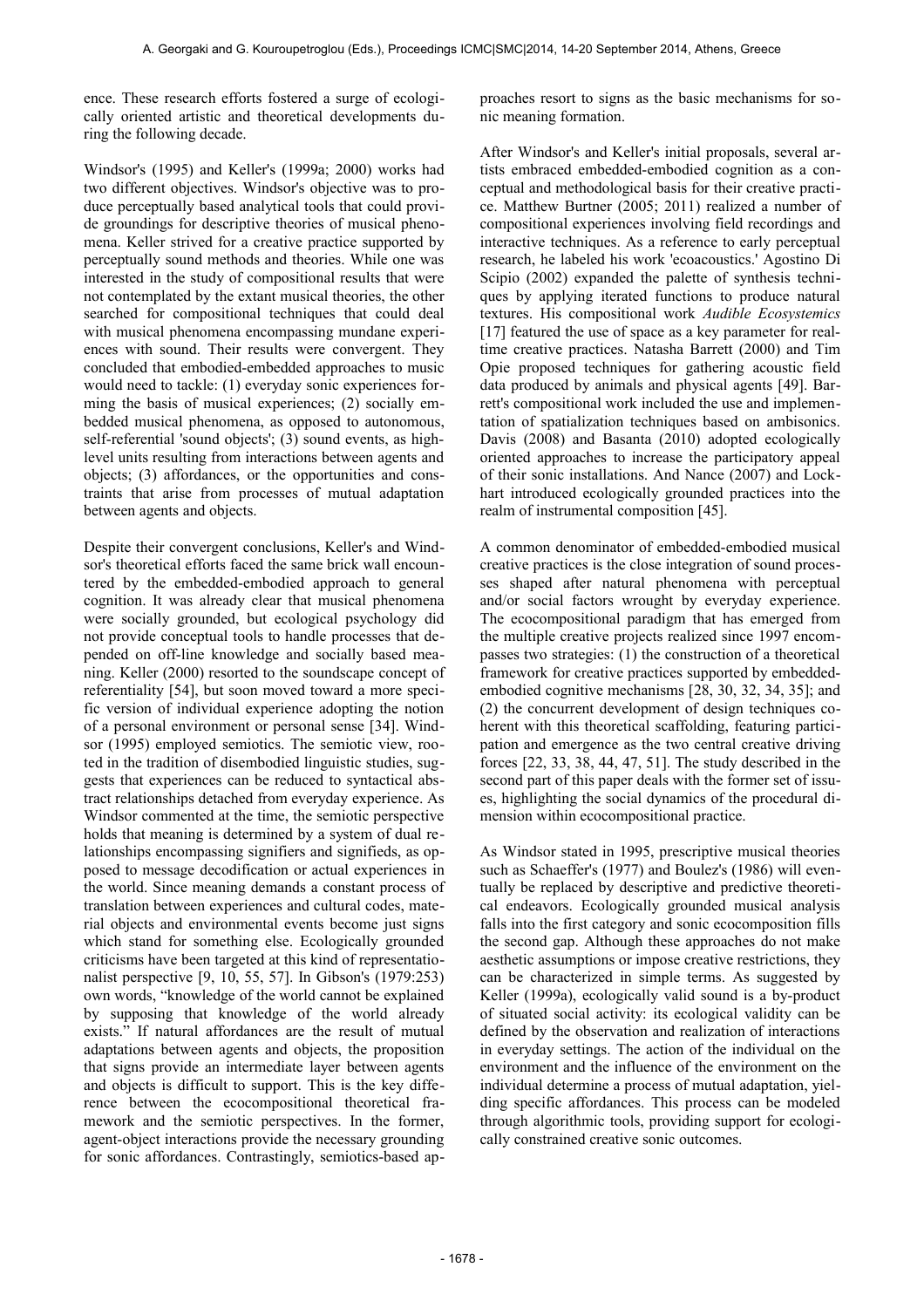# **3. DESIGNING SUPPORT FOR CREA-TIVE MUSICAL ACTIVITIES**

Despite the increasing number of creative projects that adopt ecologically grounded methods, the procedural implications of this initiative remain unclear. Burtner (2011) mentions 'impracticality' as a key factor shaping the ecocompositional experience. Providing further support for the concepts of attunement and structural coupling [28], Burtner's outdoor musical experiences do not seek just to gather 'samples' but to allow for creative links to emerge from the participant's personal knowledge and the local environmental context. His work highlights the need for effective collaborative tools for music making in the field, resonating with the methodological issues pointed out by Barreiro and Keller (2010), and by Keller and coauthors (2010; 2011a). What seem to be absent from ecologically grounded creative practices are effective design procedures.

Recent approaches to design provide interesting complements to the issues explored in ecologically grounded artistic research. Liikkanen and coauthors (2011) argue for the adoption of practice-based design methods focused on creativity. Their proposal is situated within the Participatory Design initiative, integrating users as co-designers [19]. On a similar vein, Botero et al. (2010) propose the exploration of a continuum from use to creation involving strategies such as repurposing of existing technology for rapid prototyping. A central aspect of this emerging trend is the focus on creativity and sustainability allied to the adoption of participatory techniques. Two recent studies carried out by the Ubiquitous Music Group applied a creativity-centered design approach [44]. These studies helped to identify a methodological gap in the development of procedural support for creativity, namely, the lack of time-based methods to study long-term creative musical practice. The following section provides a description of the first study to address this gap.

# **4. PALAFITO 1.0: A MULTIMODAL DESIGN STUDY**

#### **4.1. Subjects**

The participants were two females – a video-artist and a sculptor – and a male composer. The three subjects were experts in their respective fields but only the composer had formal training in music. The choice of researcher-artists familiar with ecologically grounded methods is warranted by the exploratory nature of the study. As noted by Shneiderman and Plaisant (2006), Eaglestone et al. (2008) and Collins (2005; 2012), long-term studies with experts provide detailed information on creative methods. A long-term creative project may provide insights on aspects of creative practice that have not been addressed from an embedded-embodied perspective.

#### **4.3. Settings and materials**

The design study avoided the introduction of disruptive environmental factors by adopting the artists' usual working settings.

Audiovisual source materials were gathered by the authors through an ecocompositional journey that encompassed several locations in the Ecuadorean and Peruvian Amazon tropical forest [31]. These raw materials served as anchors [33], for the elaboration of the sculptural, visual, and sonic elements utilized in the piece. The experience of the journey provided the social grounding for the conceptual relationships later developed in the sounds, the visuals and the text of the piece [8].

Technological support was incorporated through cycles of demand-trial-assessment. *Early domain restriction*, i.e. the focus on isolated aspects of tool usage precluding broader conceptions of creativity support [39] (Keller et al. 2011b), was avoided by embracing a parsimonious approach to the adoption of new information technology objects. Priority was given to repurposing of existing resources as opposed to development from scratch [4, 22, 56].

## **4.4. Procedures**

During a ten-month period, the three subjects' creative activities were monitored using two tools: a virtual forum and a file-exchange repository. Creative exchanges encompassed three activities: argumentation [51] (a form of dialogic activity involving verbal exchanges) and epistemic and enactive activities [33]. Argumentation was done mostly through asynchronous dialogues (only two encounters were carried through video-conference).

Epistemic activity encompassed the exchange of textual, visual and sonic materials. This form of dialogue was complementary to the process of argumentation and served to materialize the concepts being considered. Enactive activity involved the exchange of material that was intended to be part of the work. Therefore, only the materials that were approved through an argumentation cycle of proposals and commitments and that were labeled as acceptable creative products by at least one of the artists were considered to be the outcomes of enactive activity.

For the purpose of analysis three types of resource transfers were considered: (1) proposals – concepts and materials that were not previously explicitly stated within the domain of the creative work; (2) commitments – explicit approval of proposals ensuing incorporation of new procedures or products; (3) rejections – explicit exclusion of proposals from the creative epistemic space.

#### **4.5. Results**

This section provides information on two aspects of the study. First we present a short description of the creative product, complemented by the audiovisual material ap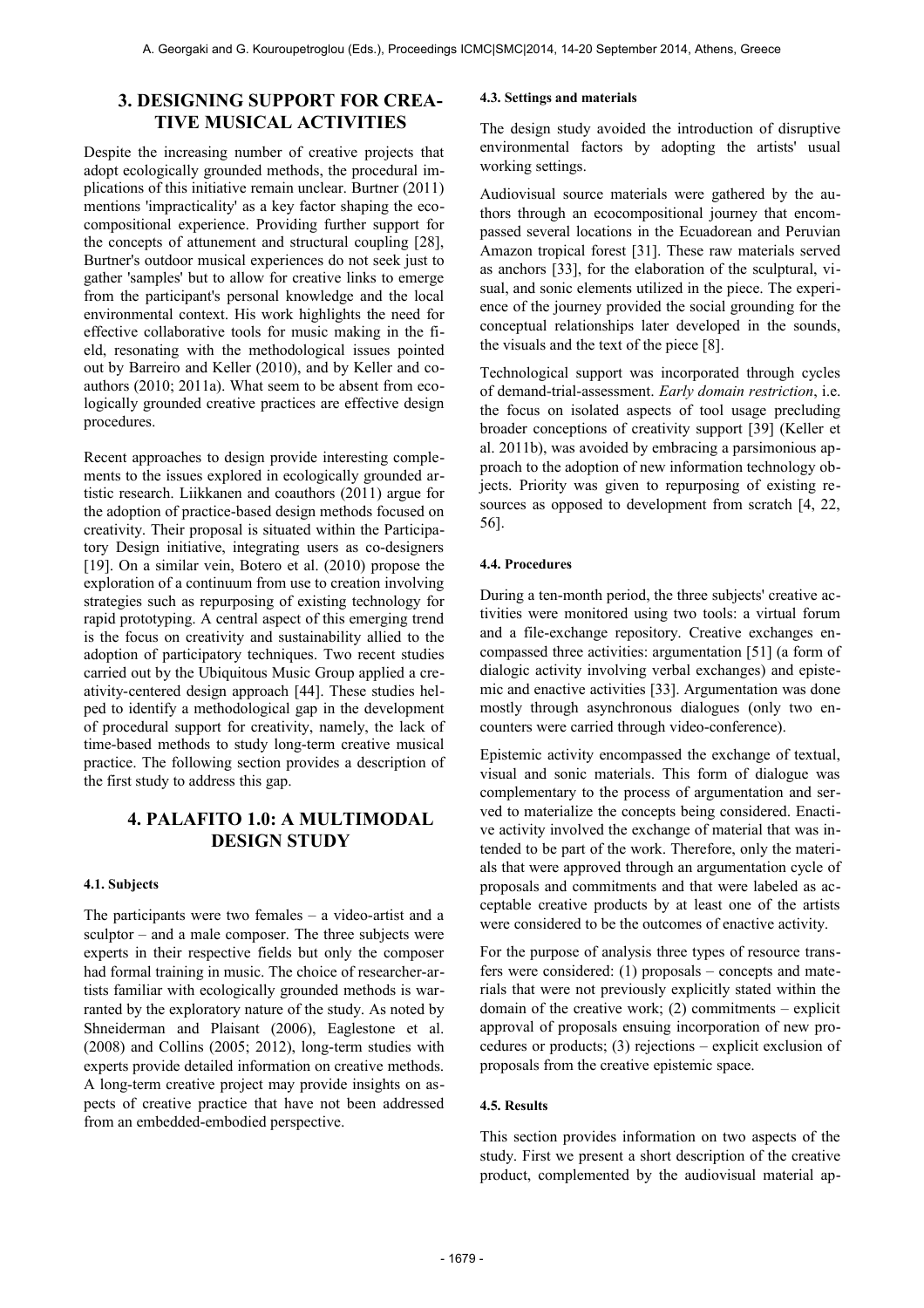pended to the paper. Then we summarize the behavioral data obtained through ten months of daily observations.

#### **4.5.1. Creative product results**

The study yielded the multimedia installation Palafito/Palafita/Home-on-stilts. Its first exhibit was held at the Floor4Art venue in Manhattan, New York (Floor4Art 2012). The exhibit took place during the month of November 2012 and ended with a closing gathering on December 1. The second exhibit took place in Denver, CO, USA, at the Museum of the Americas from June to September 2013.

The sculpture featured three 5x8x3-meter metal and wood vertical structures hanging from the ceiling and placed on the floor of the installation space (see figure 1). Three audiovisual tracks, lasting 6:30 minutes each, were played as loops on two stereo and one mono playback modules. The single-track module consisted of a DVD-player and a directional speaker (house 3). The speaker was attached to the ceiling, pointing straight downwards, and the sound beam was adjusted to span a radius of approximately one meter, creating an isolated sound field. The video footage was displayed on a 10" LCD screen. The two stereo modules featured video projectors attached to the ceiling, facing opposite walls (houses 1 and 2). Two DVD-players sent audio to two sets of speakers hanging from the walls at a height of 2.5 meters, matching the locations of the projected videos (figure 1).

The layout of the installation was designed to allow the visitors to walk freely within the gallery space. Consistently with other ecologically grounded creative endeavors [36](Keller et al. 2002), the actions of the visitors were considered a central component of the artwork experience. Depending on the locations of the participants, different combinations of visual and sonic content were available. The house 1 module defined a sound field constrained to the sound beam area. Thus, the listeners had to be standing in front of the module to access the sounds. The sound fields corresponding to house 2 and 3 were audible throughout the gallery space. But given different distances from the sources, visitors were free to design their own mixes by exploring the multiple perspectives afforded by the space (figure 1).



**Figure 1**. Plan of the Palafito 1.0 installation at Floor4Art Gallery. Social interaction is afforded by the installation space.

#### **4.5.2. Creative activity results**

The data analyzed in this section comes from two sources: (1) a virtual forum where the three artists exchanged ideas while developing the work (these exchanges took the form of text messages and pictures); (2) a file-exchange repository which served to gather audiovisual materials, creative support surrogates (temporal maps and lowresolution video footage), creative products and technical information consisting of plans, pictures of designs and equipment specifications.

The data extracted from the virtual forum included: a time stamp, the name of the contributor, and the content of the message. The data retrieved from the file repository encompassed: a time stamp, the name of the contributor, the name of the resource, the type of resource (either material, c-surrogate or product) and the operation applied (upload, download, move or rename). Data was formatted as tabulated text files and irrelevant entries were removed. The following selection criteria were applied: (1) only proposals, commitments and rejections were included in the argumentation database; (2) only uploads of materials, surrogates or products were added to the activity database.



**Figure 2**. Overall performance: comparison of time devoted to enactive (dark gray), epistemic (gray) and reflective activities (white).

Adopting the definitions provided in the previous section, we can analyze the data to gather an overall profile of the activities realized during the creative process. The first 190 days encompass reflective activities, i. e., activities that focused on the exchange of concepts but had no material counterparts. Epistemic activities involved trading creative surrogates and materials. These activities lasted 99 days. The remaining 15 days were dedicated to enactive activities featuring the elaboration and sharing of creative products.

#### **4.5.3. Dialogic activity**

We define dialogic activity as the exchange among agents within the context of creative activity. This study focused on one form of dialogic activity: argumentation [51]. For the purposes of analysis we established three categories of argumentation: proposals – exchanges that point to new processes or products within the epistemic space; rejections – exchanges that exclude proposals from the epistemic space; commitments – exchanges that introduce proposals within the epistemic space.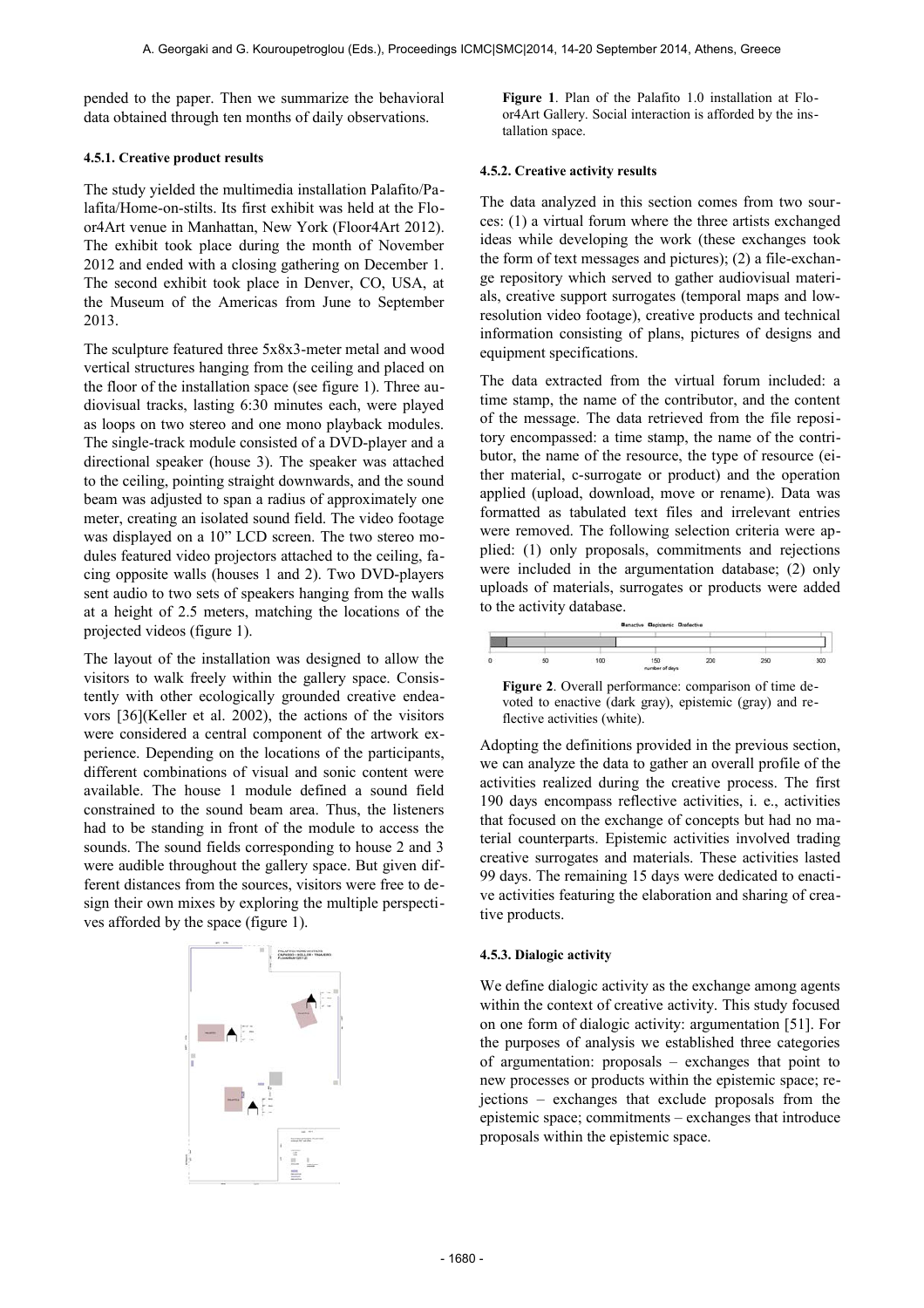

**Figure 3.** Percentage and number of exchanges during dialogic activity, subject 1 (dark gray), subject 2 (light gray) and subject 3 (white). The quantities represent the number of text exchanges shared. Three types of argumentations were included: proposals, rejections and commitments.

Figure 3 summarizes the number and the type of dialogic exchanges that took place between January 23 and October 31 2012. Most exchanges were proposals, followed by commitments and rejections. It is interesting to observe the dialogic activity profile of each subject to get a sense of her type of engagement in the argumentation process. Subject 1's and subject 2's percentages of commitments were very similar (29% vs. 26%). Subject 2's percentage of proposals was slightly larger (48% vs. 61%). The sharpest difference corresponded to the percentage of rejections: subject 1's share almost doubled subject 2's share (24% vs. 13%).



**Figure 4.** Temporal series of the dialogic activity. Dots indicate textual exchanges in the virtual forum. Blue dots correspond to messages by subject 1, green dots to subject 2's data and red dots to subject 3's contributions. Blank spaces indicate exchanges that did not configure argumentation. Three types of exchanges were considered: proposals (labeled 1), commitments (indicated by 0) and rejections (represented by -1 on the vertical axis).

Figure 4 displays the dialogic activity as a temporal series. Dots stand for textual exchanges in the virtual forum. Blue dots are the contributions by subject 1, green dots are subject 2's and red dots are subject 3's. Blank dates indicate exchanges that did not configure argumentation i.e., that did not yield creative decisions - including explanations and commentaries. The three types of exchanges considered were: rejections (represented by a -1 on the vertical axis), commitments (indicated by a 0 on the graph) and proposals (labeled 1). Although we can observe a tendency to alternate between categories – one or two proposals are followed by one or two commitments or by one rejection – this trend only lasts until October 4 (when enactive activity starts). At that point, a new pattern is set: subject 1 almost exclusively exchanges proposals and subject 2 alternates between commitments and rejections.

#### **4.5.4. Epistemic and enactive activities**

Epistemic activities are characterized by the exchange of creative surrogates (c-surrogates) and materials. We define c-surrogates as the externalization of concepts by means of information technology objects. C-surrogates and materials differ in their function. Materials are intended to be part of the creative product. C-surrogates are just scaffolds for conceptualizing the creative process. They are easy-to-handle replacements for materials or processes [11] and can be characterized as one type of creative by-products. Their purpose is to serve as proxies for the exchange of information during creative activities. C-surrogates may be pictures, sounds, text descriptions or software that depict procedural relationships among materials or processes. During the design of Palafito 1.0, we repurposed Calc/Open Office spreadsheets as proxies for audiovisual media. While highly compressed thirteen-minutes worth of media would demand a transmission of approximately 30 megabytes of data, the equivalent csurrogates would not take more than 1.5 megabytes. But more importantly, c-surrogates could be easily editable and immediately shareable, while actual media demanded a lengthy process of compression to enable exchanges through the network.



**Figure 5.** An example of a c-surrogate used during the creative process of Palafito 1.0. Rectangles indicate video and audio materials. Tracks are organized vertically and the horizontal axis corresponds to time. This c-surrogate was done by repurposing a Calc/Open Office spreadsheet.

Enactive activities involve the exchange of creative products. They can be understood as the creative counterparts of Kirsh and Maglio's (1994) pragmatic activities, i.e. actions that have the objective of modifying the material environment. Within the context of creative music making, the most prominent (but not exclusive) product of enactive activities is sound. Therefore, creative products are directly tied to enactive activities. As previously discussed, ecologically grounded creative practices emphasize the connections between body actions and environmental features to enable opportunities for creative action. As a consequence, enactive activities result in creative products which are inextricably linked to everyday experience.

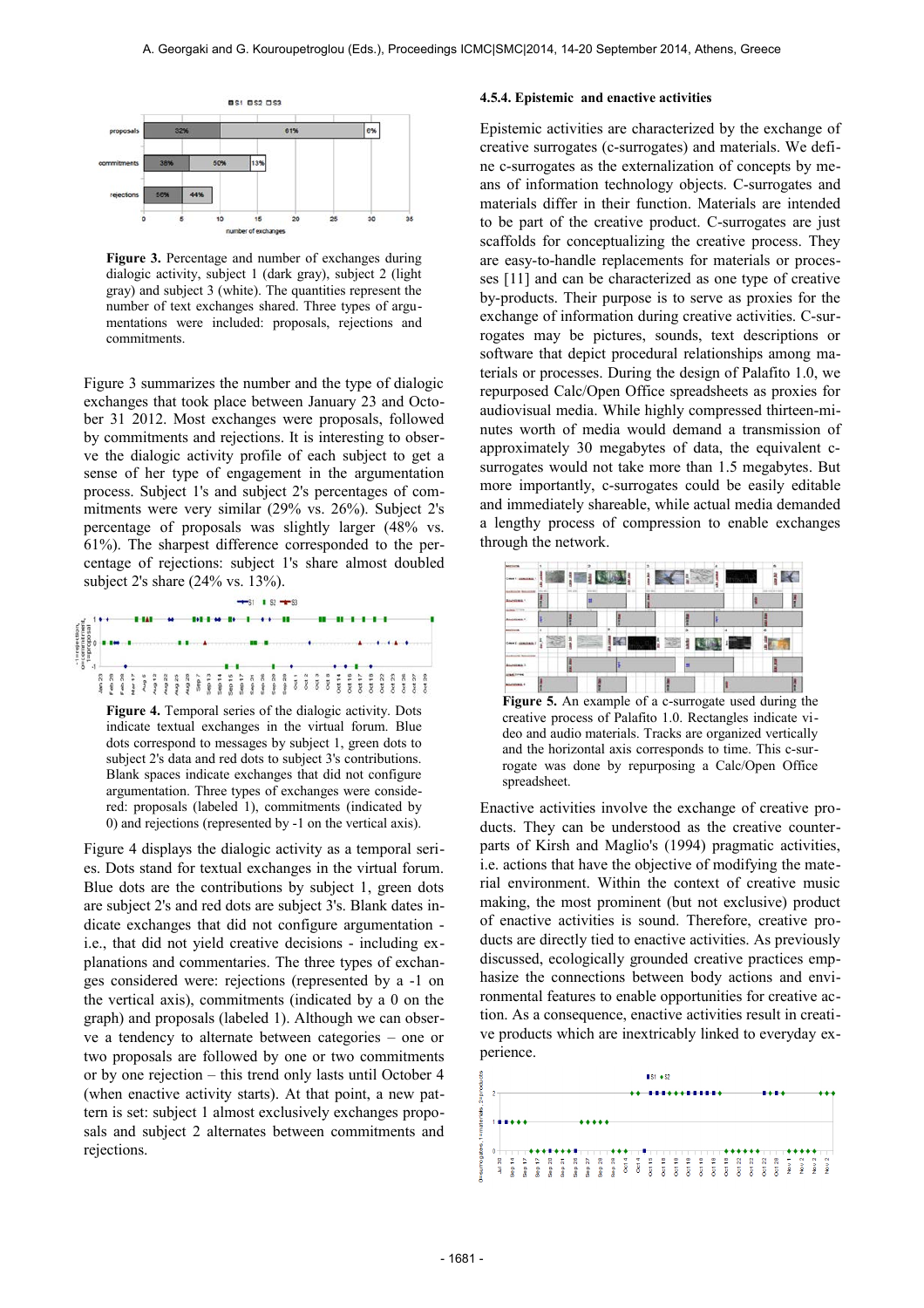Figure 6. Time series plot of resource exchanges between subject 1 and subject 2. Repeated dates indicate several exchanges occurring on a single day. Three elements were considered: material resources (0 label on vertical axis), creative surrogates (labeled 1) and creative products (labeled 2). Epistemic activities are characterized by the exchange of c-surrogates (represented by 0 on the vertical axis) and materials (represented by 1). Enactive activities involve the exchange of finished products (labeled 2 on the vertical axis). Blue dots stand for the resources shared by subject 1, green dots stand for subject 2's contributions.

A time series plot of exchanges of c-surrogates, materials and products provides information on the duration of epistemic and enactive activities (figure 6). Blue dots stand for resources shared by subject 1 and green dots stand for subject 2's contributions. Within Palafito 1.0's design cycle, epistemic exchanges lasted a period of 99 days while enactive activities were limited to 15 days. Interactions occurred as exchange cycles of c-surrogates, materials or products, each cycle lasting from 1 to 6 days.



Figure 7. Summary of resource exchanges between subject 1 (gray) and subject 2 (light gray). The quantities represent the number of resources shared. Three types of resources were considered for analytical purposes: materials, c-surrogates and products.

A summary of the number of exchanges during epistemic and enactive activities shows that less than half of the enactive activities involved exchange of materials (figure 7). Most actions were either exchanges of c-surrogates or exchanges of creative products. Product sharing was balanced, but most of the c-surrogate proposals were initiated by subject 2 (87%). A complementary analysis comparing each artist's exchange profile shows sharp individual differences. While subjects 1's contributions were mostly products (67%), subject 2's sharings featured 51% of c-surrogates. For subject 2, products (28%) were less prominent than c-surrogates. The only similarity among the two subjects' performances was the little importance given to materials (13% for subject 1 and 21% for subject 2). C-surrogates accounted for 20% of subject 1's contributions.

## **5. CONCLUSIONS**

The sharp differences in duration between reflective, epistemic and enactive activities observed in this study provide support for the proposal that off-line cognitive resources may play an important role in shaping creative action. These results provide useful guidelines for design. According to Ron Wakkary (2005), design for reflection should emphasize situated participation, non-rational design strategies, *in situ* design and a reorientation in focus from tasks to experience. When it comes to supporting reflection, creative support systems that provide tools for extended, asynchronous activity [47] may fare better than tools that target just sound making.

The temporal patterns observed in epistemic and enactive activities support the notion that potentials and resources interact defining the yield of creative processes and products. Both subjects' epistemic and enactive activities can be characterized by cycles lasting from 1 to 6 days. Dialogic activities did not follow the same pattern. Therefore, this study indicates that the mechanisms that drive epistemic and enactive activities are not necessarily applicable to social interactions in creative contexts. Another observation drawn from the temporal data of the three types of activity is a linear decrease from reflective to epistemic activity durations and from epistemic to enactive activity durations.

This report focused on the procedural dimensions of the asynchronous, ubiquitous group activities carried out by the three subjects through light-weight, off-the-shelf infrastructure. One of the objectives of the exploratory study was to devise methods for data collection on the creativity factors related to the exchange of ideas and materials. An ecologically grounded perspective - rooted on fifteen years of creative musical practice - was adopted [30]. The analysis of the social and material exchanges yielded four activity categories involving reflective actions, epistemic actions, enactive actions and dialogic actions. Alternating cycles of reflective, epistemic and enactive activities were observed. Dialogic activities only presented a regular pattern during the period that coincided with enactive activities. The results highlight the potential of the embedded-embodied frameworks for the study of creative sonic practice, summing to the growing number of proposals in this field.

#### **Acknowledgments**

This research was partially funded by CNPq grants 455376/2012-3, 407147/2012-8, by the Pró-Reitoria de Pesquisa e Pós-Graduação – Federal University of Acre (Edital 6.2013 ProPEG-UFAC), by the Lower Manhattan Community Council, New York, USA (Artist Grants 2012), and by The National University of Ireland, Maynooth.

## **2. REFERENCES**

- [1] Barreiro, D. L. and Keller, D. "Composing with sonic models: fundamentals and electroacoustic applications (Composição com modelos sonoros: fundamentos e aplicações eletroacústicas)", *in* Keller, D. and Budasz, R., ed., Criação Musical e Tecnologias: Teoria e Prática Interdisciplinar, Goiânia, GO: Editora ANPPOM, 2010.
- [2] Barrett, N. "A compositional methodology based on data extracted from natural phenomena" in *Procee-*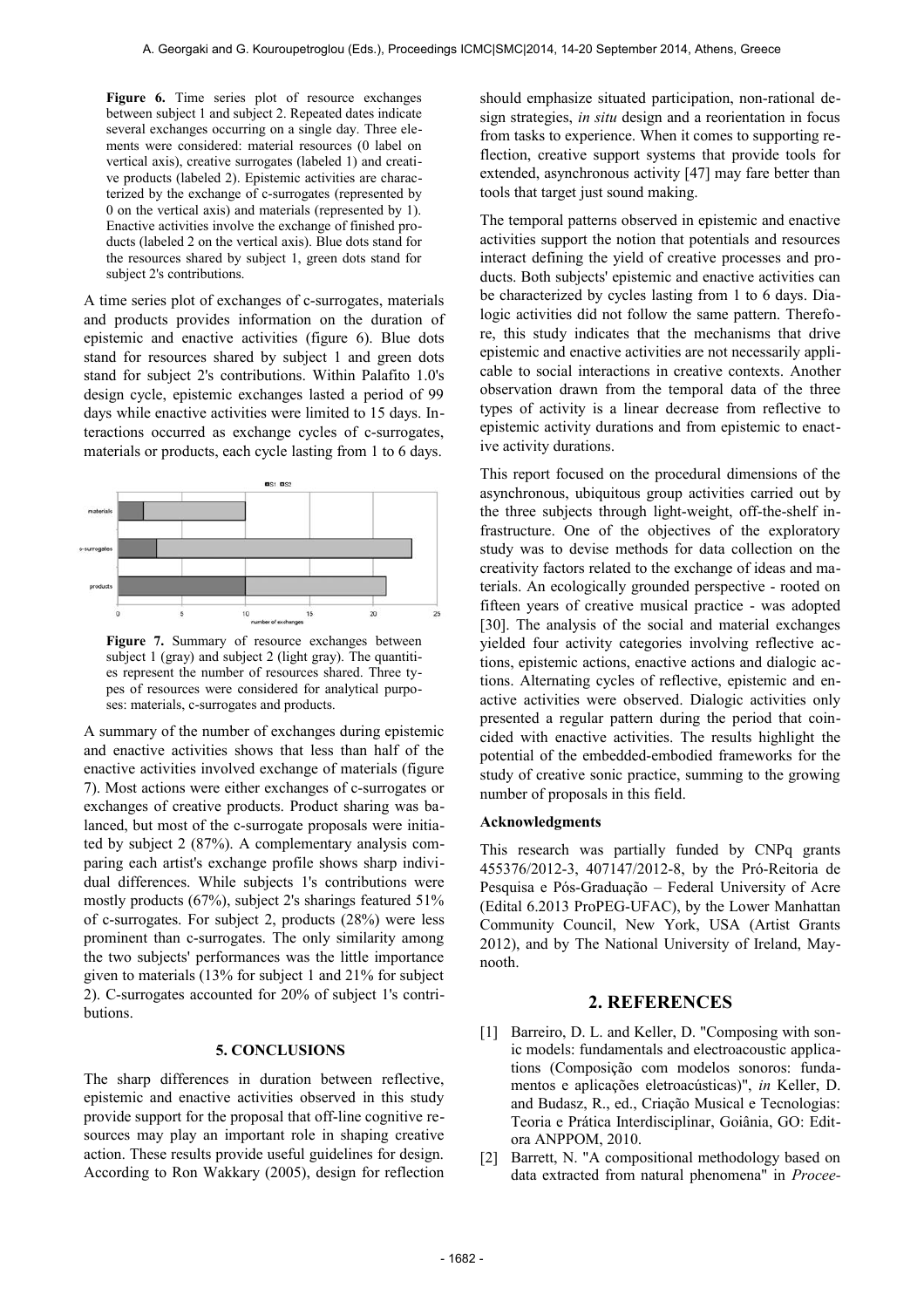*dings of the International Computer Music Conference (ICMC 2000)*, Ann Arbor, MI: MPublishing, University of Michigan Library, 2000, pp. 20-23.

- [3] Basanta, A. "Syntax As Sign: The Use of Ecological Models Within a Semiotic Approach to Electroacoustic Composition," *Organised Sound* (15:2), 2010, pp. 125-132.
- [4] Botero, A., Kommonen, K.-H. and Marttila, S. "Expanding design space: Design-in-use activities and strategies", *in* Durling, D., Bousbaci, R., Chen, L.- L., Gautier, P., Poldma, T., Roworth-Stokes, S. and Stolterman, E., ed., *Proceedings of the DRS 2010 Conference: Design and Complexity*, Montreal, Canada: DRS, 2010.
- [5] Boulez, P. , Nattiez, J.-J., (eds.) *Orientations: Collected Writings*, London, UK: Faber and Faber, 1986.
- [6] Burtner, M. "EcoSono: Adventures in interactive ecoacoustics in the world," *Organised Sound* (16:03), 2011, pp. 234-244.
- [7] Burtner, M. "Ecoacoustic and shamanic technologies for multimedia composition and performance," *Organised Sound* (10), 2005, pp. 3-19.
- [8] César, N. (2012). Isiré [Literary essay for the installation Palafito 1.0]. New York, NY: Floor4Art.
- [9] Chemero, A. and Turvey, M. T. "Gibsonian Affordances for Roboticists," *Adaptive Behavior* (15:4), 2007, pp. 473-480.
- [10] Cisek, P. "Beyond the computer metaphor: Behaviour as interaction," *Journal of Consciousness Studies* (6:11-12), 1999, pp. 125-142.
- [11] Clark, A. "Beyond the flesh: Some lessons from a mole cricket," *Artificial Life* (11:1-2), 2005, pp. 233- 244.
- [12] Collins, D. "'Getting there': Do we need to study how people compose music?," *Journal of Music, Technology and Education* (4:2-3), 2012, pp. 170-173.
- [13] Collins, D. "A synthesis process model of creative thinking in music composition," *Psychology of Music* (33:2), 2005, pp. 193-216.
- [14] Costall, A. "Socializing Affordances," *Theory & Psychology* (5:4), 1995, pp. 467-481.
- [15] Davis, T. "Cross-Pollination: Towards an aesthetics of the real" in *Proceedings of the International Computer Music Conference (ICM 2008)*, Ann Arbor, MI: MPublishing, University of Michigan Library, 2008.
- [16] Di Scipio, A. "The Synthesis of Environmental Sound Textures by Iterated Nonlinear Functions, and its Ecological Relevance to Perceptual Modeling," *Journal of New Music Research* (31:2), 2002, pp. 109-117.
- [17] Di Scipio, A. "Émergence du son, son d'emergence: Essai d'épistémologie expérimentale par un compositeur," *Intellectica* (48-49), 2008, pp. 221-249.
- [18] Eaglestone, B., Ford, N., Holdridge, P., Carter, J. and Upton, C. "Cognitive styles and computer-based creativity support systems: Two linked studies of electro-acoustic music composers", *in* Kronland-Martinet, R., Ystad, S. and Jensen, K., ed., *Computer Music Modeling and Retrieval: Sense of Sounds*,

Berlin, Heidelberg: Springer-Verlag, Berlin, Heidelberg, 2008, pp. 74-97.

- [19] Ehn, P. *Work-Oriented Design of Computer Artifacts*, Stockholm, Sweden: Arbetslivscentrum, 1988.
- [20] Feldman, M. , Friedman, B. H., (eds.) *Give My Regards to Eighth Street: Collected Writings of Morton Feldman*, Cambridge, MA: Exact Change, 2000.
- [21] Floor4Art (2012). *Floor4Art Studio Space* (West Harlem, Manhattan). New York, NY. http://www. floor4art.com.
- [22] Flores, L., Miletto, E., Pimenta, M., Miranda, E. and Keller, D. "Musical interaction patterns: Communicating computer music knowledge in a multidisciplinary project" in *Proceedings of the 28th ACM International Conference on Design of Communication (SIGDOC 2010)*, New York, NY: ACM, New York, NY, USA, 2010, pp. 199-206.
- [23] Friedman, K., Smith, O. F. and Sawchyn, L. *The fluxus performance workbook*, Vol. Performance Research 7 (No. 3: 'On Fluxus'), Swinburne University of Technology, Melbourne, Australia: Performance Research e-Publications, 2002.
- [24] Gibson, J. J. "The theory of affordances", *in* Shaw, R. and Bransford, J., ed., *Perceiving, Acting, and Knowing: Toward an Ecological Psychology*, Mahwah, NJ: Lawrence Erlbaum Associates, 1977, pp. 67-82.
- [25] Gibson, J. J. *The ecological approach to visual perception*, Boston: Houghton Mifflin, 1979.
- [26] Hutchins, E. "Cognitive ecology," *Topics in Cognitive Science* (2:4), 2010, pp. 705-715.
- [27] Keller, D. "... soretes de punta.", New Westminster, BC: earsay productions, Vancouver, BC, 1998.
- [28] Keller, D. "touch'n'go: Ecological Models in Composition", Master of Fine Arts Thesis, Burnaby, BC: Simon Fraser University, 1999a.
- [29] Keller, D. *touch'n'go / toco y me voy [Compact Disc]*, New Westminster, BC: earsay productions, 1999b.
- [30] Keller, D. "Compositional Processes from an Ecological Perspective," *Leonardo Music Journal*, 2000, pp. 55-60.
- [31] Keller, D. "Paititi: A Multimodal Journey to El Dorado", Stanford University, Stanford, CA, USA, AAI3145550, 2004.
- [32] Keller, D. "Sonic Ecologies", *in* Brown, A. R., ed., *Sound Musicianship: Understanding the Crafts of Music*, Newcastle upon Tyne, UK: Cambridge Scholars Publishing, 2012, pp. 213-227.
- [33] Keller, D., Barreiro, D. L., Queiroz, M. and Pimenta, M. S. "Anchoring in ubiquitous musical activities" in *Proceedings of the International Computer Music Conference*, Ann Arbor, MI: MPublishing, University of Michigan Library, Ann Arbor, MI: MPublishing, University of Michigan Library, 2010, pp. 319-326.
- [34] Keller, D. and Capasso, A. "Social and perceptual processes in the installation The Trade," *Organised Sound* (5:2), 2000, pp. 85-94.